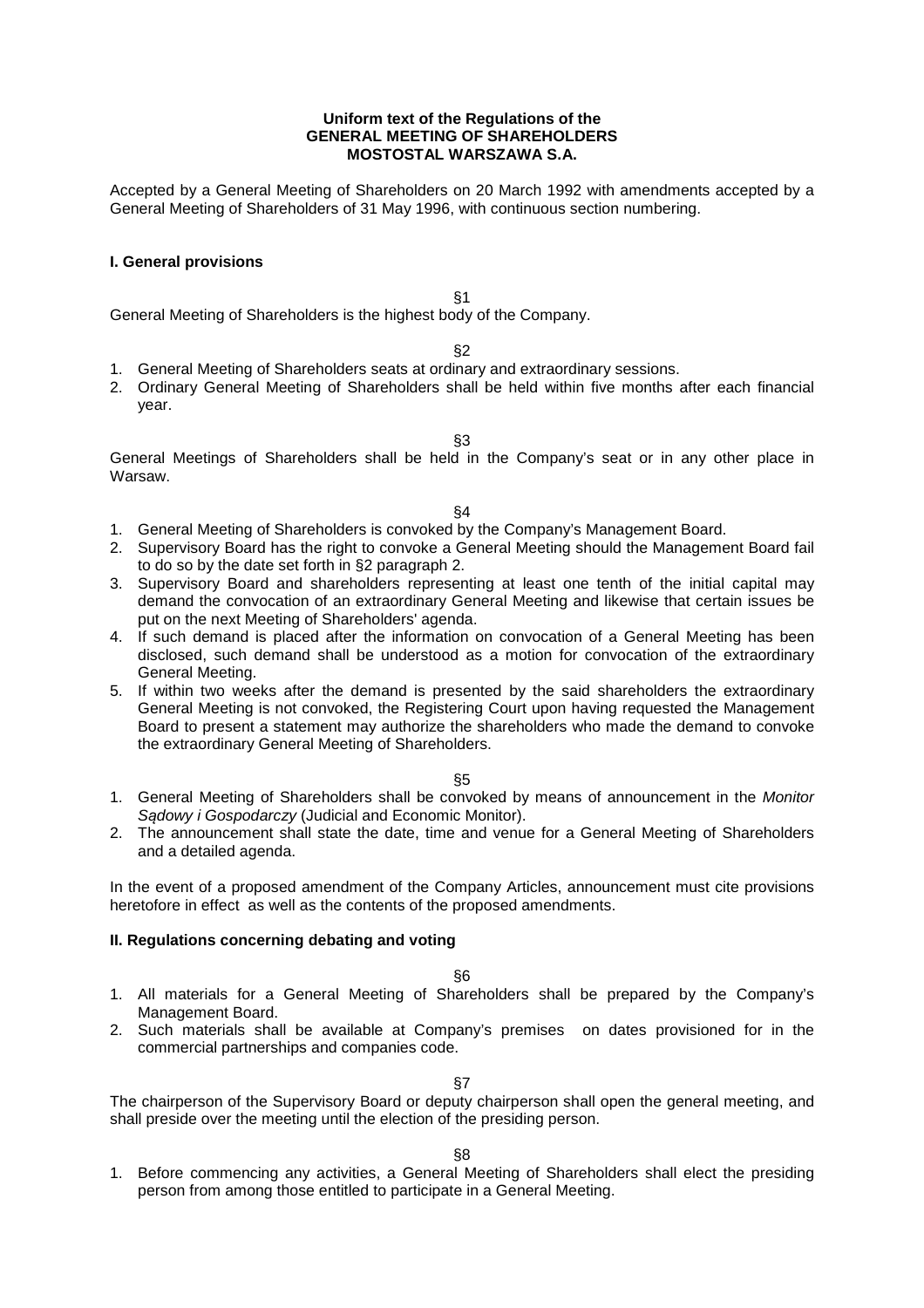- 2. At the beginning of a General Meeting, the Presiding Person shall state whether a General Meeting has been properly convoked and may take legally binding resolutions.
- 3. The Presiding Person supervises the creation of an attendance list containing the names of the participants of a General Meeting stating the number of shares each participant represents and number of votes carried by them. The list signed by the Presiding Person shall be than laid out throughout the time a General Meeting proceeds.

## §9

- 1. No resolution shall be adopted on a matter not included on the agenda, except where the entire initial capital is represented at a General Meeting and none of those present have objected to adopting the resolution.
- 2. A motion on calling an extraordinary General Meeting and motions on the order of proceedings may be adopted even if not included on the agenda.

## §10

- 1. The right to participate in a General Meeting of Shareholders is granted to shareholders and their proxies and the members of the Management and Supervisory Board and other persons invited to participate, in particular Company's employees as readers of particular issues included on the agenda.
- 2. The proxy to participate in a General Meeting shall be in writing on pain of being invalid and shall be attached to a General Meeting's minutes.
- 3. A Management Board member and an employee of the Company may not act as proxy in a General Meeting.

### §11

- 1. The Presiding Person is in charge of the debate.
- 2. Each issue included on the agenda is referred by appointed reader.
- 3. Discussion may be conducted after each particular issue or after several issues jointly. Decision on discussion is taken by the Presiding Person.
- 4. The Presiding Person shall make it possible for every shareholder to discuss issues contained on the agenda. Each participant has ten minutes for their interventions on a General Meeting. Upon reminding the participant about the limited duration for intervention, the Presiding Person may take the floor from any participant if they exceed the duration established or they are not pertinent to the matters in discussion.
- 5. Irrespective of the sequence of discussed issues, the Presiding Person may give the floor to the members of the Supervisory and Management Board, reader of a given issue and invited guests.
- 6. After the discussion on a given issue is ended, the Presiding Person gives the floor to the reader to address the discussion problems and answer any relevant questions. Next the Presiding Person informs that a General Meeting commences the voting and floor is granted only for placing formal motions concerning disputes or the voting order.

## §12

- 1. Formal motions shall cover motions concerning the debate manner.
- 2. General Meeting votes formal motions with a common majority of votes upon having listened to the motion proponent and possibly to one of the motion opponents.
- 3. Rejected formal motion may not be resubmitted during the discussion concerning the same issue.

## §13

A shareholder shall not, either personally or by proxy or as another person's proxy, vote on resolutions concerning:

- 1. their accountability to the Company
- 2. their remuneration
- 3. agreements and disputes between them and the Company

## § 14

- 1. The voting shall be made by an open ballot by electronic reading from received ballot cards or by indicating on cards the words:
	- "Yes" if participant accepts the proposed motion or resolution,
	- "No" if participant rejects the proposed motion or resolution

Returning unfilled card equals to abstention.

Analogous regulations are applicable if voting is conducted in any other form.

- 2. Secret ballot is administered by the Presiding Person:
	- a) in elections,